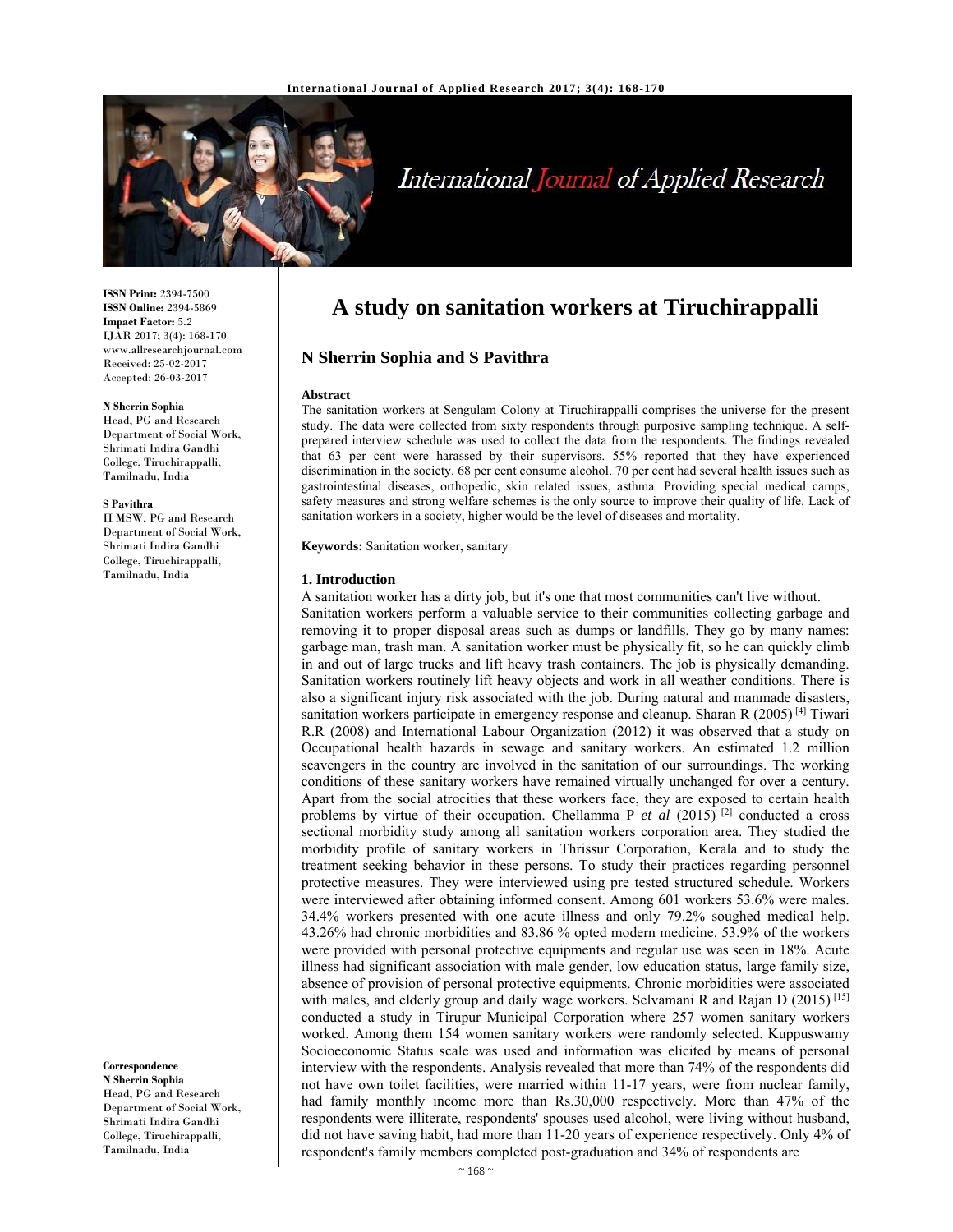engaged in sanitary work for three generations. There is significant difference between education and socioeconomic status at 0.05 levels. The present study found that Social work practice would improve the quality of life among women sanitary workers. Yan Y *et al* (2015) [6] carried out a study on the health status or the occupational protection awareness of sanitation workers. 273 sanitation workers and 113 administrative staff from 11 streets of Wuhan were recruited. Dermatological problems were evaluated and recorded by physical examination. Occupational exposure, protection awareness, the use of protective equipments and personal history of skin disease were assessed by questionnaires. Compared with administrative staff, sanitation workers had much more occupational dermatological problems and had a much higher rate of harmful ultraviolet ray exposure. Rangamani S *et al* (2015) [3] carried out a study to understand the nature of health problems of sanitation workers using a lay epidemiological process. Descriptive analysis was done to map the occupational health status, health care seeking practices and the social support mechanisms in place. Injuries and chest pain were the most commonly reported illnesses. Most workers continued to work without appropriate treatment as they ignored their illness, and did not want to miss their wages or lose their job. Self-medication was common. Intake of alcohol was prevalent to cope with the inhuman task of cleaning filthy sewage, and as a modality to forget their health problems. The pattern of illnesses reported during monthly monitoring was also reported as longstanding illnesses. Health and safety mechanisms at workplace did not exist and were not mandated by regulatory bodies. Conclusion: Health and safety of sanitation workers has been inadequately addressed in public health research. Sanitation work lacks specific protective regulatory guidelines to address health hazards unlike other hazardous occupations. Anbarasu J D and Narmadha S (2015) [1] conducted a study among sanitary workers in Trichy. The sanitary workers have no promotions and job enrichment till their retirement. The study was to know the reasons. The main barrier was their complacency. They were happy with what they possess. The municipal corporation has the policy to promote the lower level workers to the higher level jobs, if the employees are equipped with training and additional qualifications. However, the sanitary workers are not willing. On the other hand, they want to be skilled workers.

Though several studies have focused on sanitary workers all over India, the researcher made an attempt to analyse the lifestyle of sanitary workers living in Sengulam colony, Tiruchirappalli.

## **1.1 Objectives**

- To study the respondents lifestyle such as occupation, savings habit, health and psychosocial problems.
- To suggest suitable measures to enhance their lifestyle and to improve their mental and physical health.

#### **2. Methods and Material**

The sanitation workers at Sengulam coloney at Tiruchirappalli comprises the universe for the present study. The data were collected from sixty respondents through purposive sampling. A self-prepared interview schedule was used to collect the data from the respondents. The study is Descriptive in nature.

#### **2.1 Major Findings**

The findings revealed that 30% were in the age group of 31 to 40 years of age. 40% were Hindus. 32% had secondary level of education. 73% were from nuclear family. 92% were married. 67% of the respondents had 3 to 4 children**.**  80% of the respondents children were studying in Government schools. 43% of the respondents income ranges from Rs 10000 to 15000. 30% had 11 to 16 years of work experience, 57% reported that they preferred sanitation work due to government pay. 45% of the respondents parents were not sanitary workers. 63% were not interested in sanitary work. 58% reported that they obtained the job based on their caste. 57% reported that they occasionally work during weekends. 58% preferred wearing safety measures during work. 67% said they had good work life balance. 58% said they were not respected by higher authorities. 62% said sexual harassment was commonly observed. 55% reported that they have experienced discrimination in the society. 68% agreed it was an adversity being a sanitation worker. 52% were also involved in sewage cleaning. 63% were harassed by their supervisors. 68% consume alcohol. 70% had several health issues such as gastrointestinal diseases, orthopedic, skin related issues, asthma. 70% reported that they were stigmatized by the society.

## **3. Discussion**

The findings revealed that sanitation workers undergo several problems both physically and mentally. The problems in work place can be solved by providing equal rights as other government employees. Discrimination and stigmatization in work place and society, shows that the people need more development in grounds of humanity and respect. Uplifting the underprivileged in terms of education, rights, power and employment improves the growth of the country. Providing safety measures for sanitation workers, conducting regular medical camps, prevention of manual scavenging, creating awareness about government schemes will definitely improve their quality of life. Social Workers can be appointed to provide psychosocial help to the saniation workers.

#### **4. Reference**

- 1. Anbarasu D, Narmadha S Job Promotion and Attitudinal Barrier of Women Sanitary Workers. International Journal of in Multidisciplinary and Academic Research (SSIJMAR) 2015, 4.
- 2. Chellamma P, Sudhiraj, Arya Vijayakumar, Morbidity profile of sanitary workers in Thrissur corporation, Kerala, 2015. Retrieved from https://www.researchgate.net/publication/290213148\_ Morbidity Profile of Sanitary Workers in Thrissur Corporation Kerala.
- 3. Rangamani S, Kannamedi Bheemappa Obalesha and Rakhal Gaitonde Health issues of sanitation workers in a town in Karnataka: Findings from a lay healthmonitoring study. The National medical journal of India 2015; 28(2):70-73.
- 4. Sharan R a study of women workers employed in industrial and nonindustrial organizations in Kanpur city, Asian Journal of Research in Social Sciences and Humanities, 2005; 2(4):48-56.
- 5. Selvamani R, and Rajan D, Socio-Economic Status of Dalit Women Sanitary Workers: A Social Work